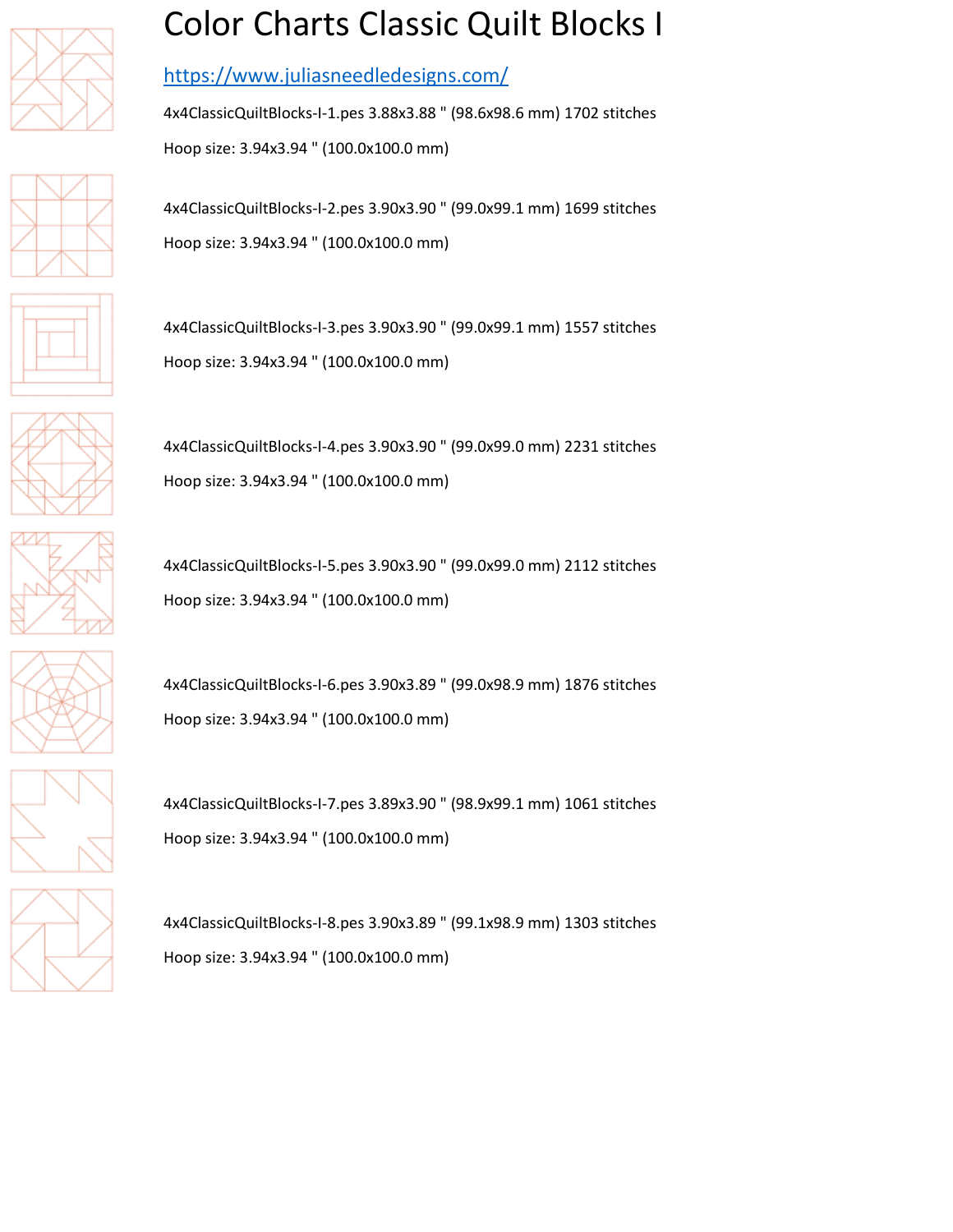

4x4ClassicQuiltBlocks-I-9.pes 3.90x3.90 " (99.0x99.0 mm) 780 stitches Hoop size: 3.94x3.94 " (100.0x100.0 mm)

5x7ClassicQuiltBlocks-I-1.pes 4.91x4.91 " (124.6x124.6 mm) 1811 stitches Hoop size: 5.12x7.09 " (130.0x180.0 mm)

5x7ClassicQuiltBlocks-I-2.pes 4.90x4.90 " (124.5x124.5 mm) 1815 stitches Hoop size: 5.12x7.09 " (130.0x180.0 mm)

5x7ClassicQuiltBlocks-I-3.pes 4.90x4.90 " (124.4x124.5 mm) 1654 stitches Hoop size: 5.12x7.09 " (130.0x180.0 mm)

5x7ClassicQuiltBlocks-I-4.pes 4.90x4.90 " (124.5x124.5 mm) 2347 stitches Hoop size: 5.12x7.09 " (130.0x180.0 mm)

5x7ClassicQuiltBlocks-I-5.pes 4.90x4.90 " (124.5x124.5 mm) 2245 stitches Hoop size: 5.12x7.09 " (130.0x180.0 mm)

5x7ClassicQuiltBlocks-I-6.pes 4.91x4.90 " (124.6x124.5 mm) 1979 stitches Hoop size: 5.12x7.09 " (130.0x180.0 mm)

5x7ClassicQuiltBlocks-I-7.pes 4.89x4.91 " (124.3x124.6 mm) 1117 stitches Hoop size: 5.12x7.09 " (130.0x180.0 mm)

5x7ClassicQuiltBlocks-I-8.pes 4.91x4.90 " (124.7x124.5 mm) 1379 stitches Hoop size: 5.12x7.09 " (130.0x180.0 mm)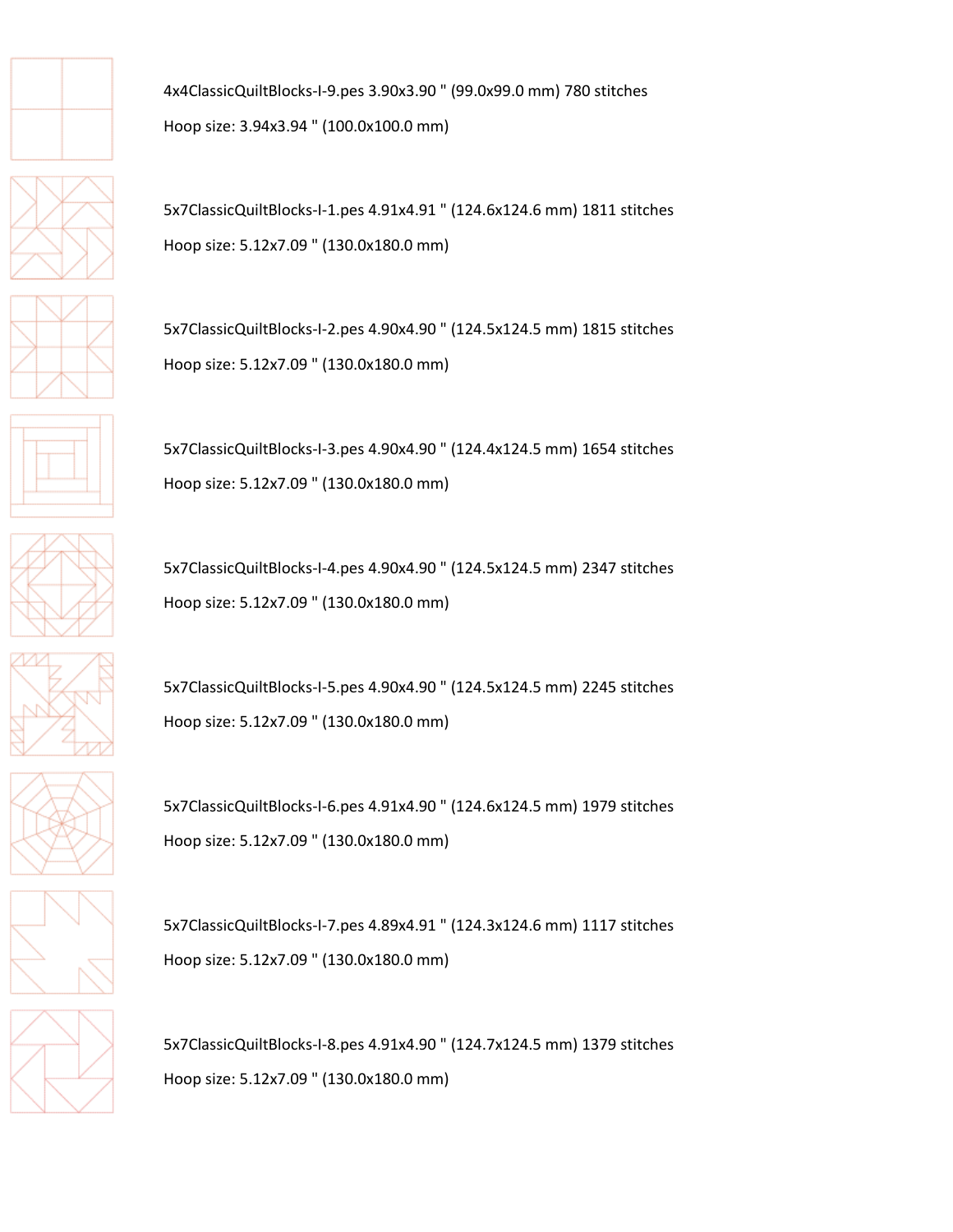



6x10ClassicQuiltBlocks-I-1.pes 6.20x6.20 " (157.4x157.4 mm) 1939 stitches Hoop size: 6.30x10.24 " (160.0x260.0 mm)

6x10ClassicQuiltBlocks-I-2.pes 6.20x6.20 " (157.4x157.5 mm) 2261 stitches Hoop size: 6.30x10.24 " (160.0x260.0 mm)

6x10ClassicQuiltBlocks-I-3.pes 6.20x6.20 " (157.4x157.5 mm) 2107 stitches Hoop size: 6.30x10.24 " (160.0x260.0 mm)

6x10ClassicQuiltBlocks-I-4.pes 6.20x6.20 " (157.4x157.4 mm) 2954 stitches Hoop size: 6.30x10.24 " (160.0x260.0 mm)

6x10ClassicQuiltBlocks-I-5.pes 6.20x6.20 " (157.5x157.5 mm) 2835 stitches Hoop size: 6.30x10.24 " (160.0x260.0 mm)

6x10ClassicQuiltBlocks-I-6.pes 6.20x6.20 " (157.4x157.5 mm) 2476 stitches Hoop size: 6.30x10.24 " (160.0x260.0 mm)

6x10ClassicQuiltBlocks-I-7.pes 6.20x6.20 " (157.4x157.6 mm) 1409 stitches Hoop size: 6.30x10.24 " (160.0x260.0 mm)

6x10ClassicQuiltBlocks-I-8.pes 6.21x6.20 " (157.7x157.5 mm) 1734 stitches Hoop size: 6.30x10.24 " (160.0x260.0 mm)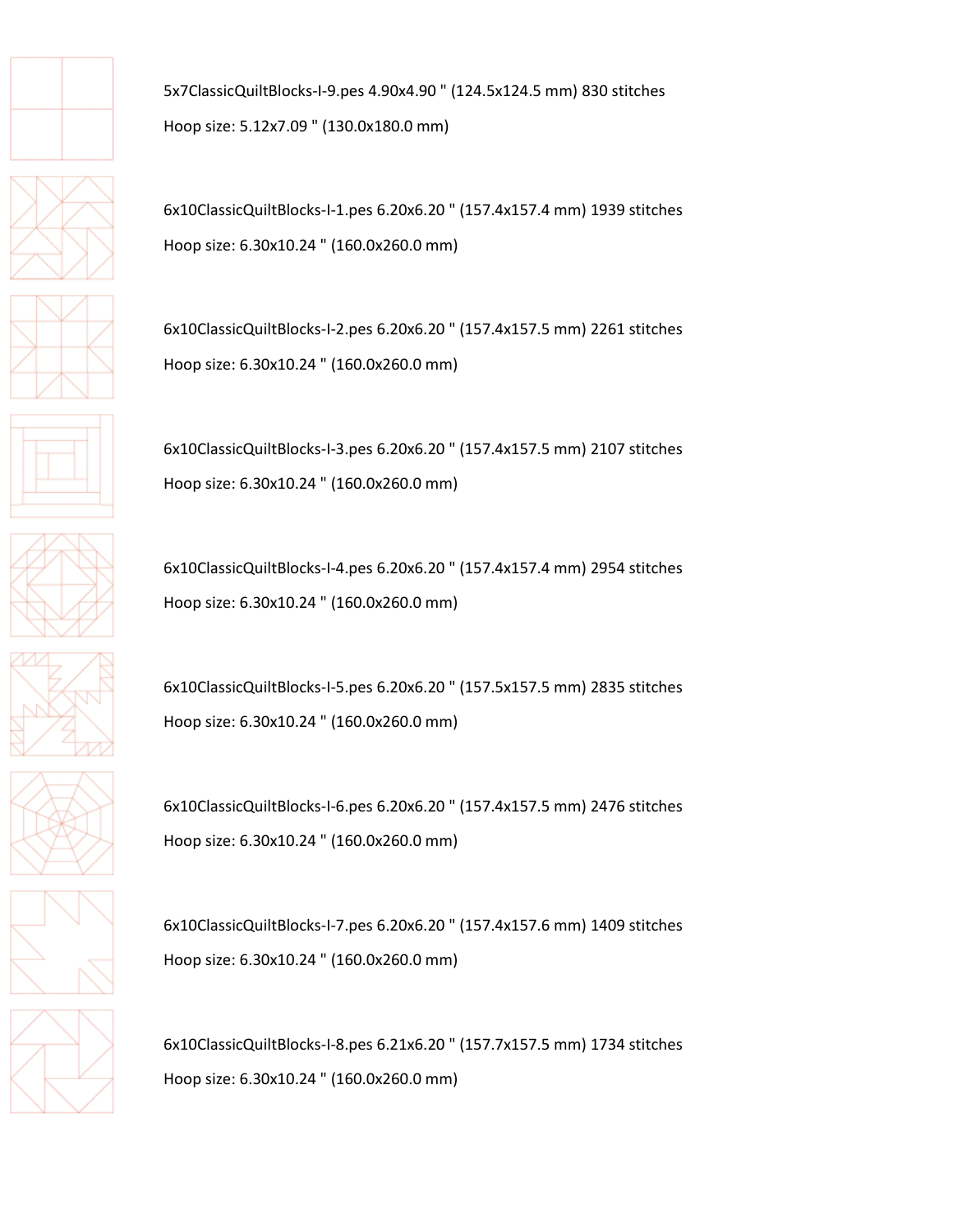

6x10ClassicQuiltBlocks-I-9.pes 6.20x6.20 " (157.4x157.4 mm) 1050 stitches Hoop size: 6.30x10.24 " (160.0x260.0 mm)

8x8ClassicQuiltBlocks-I-1.pes 7.50x7.50 " (190.4x190.4 mm) 2345 stitches Hoop size: 7.87x7.87 " (200.0x200.0 mm)

8x8ClassicQuiltBlocks-I-2.pes 7.50x7.50 " (190.5x190.5 mm) 2354 stitches Hoop size: 7.87x7.87 " (200.0x200.0 mm)

8x8ClassicQuiltBlocks-I-3.pes 7.50x7.50 " (190.4x190.5 mm) 2208 stitches

Hoop size: 7.87x7.87 " (200.0x200.0 mm)

8x8ClassicQuiltBlocks-I-4.pes 7.50x7.50 " (190.5x190.5 mm) 3064 stitches Hoop size: 7.87x7.87 " (200.0x200.0 mm)

8x8ClassicQuiltBlocks-I-5.pes 7.50x7.50 " (190.5x190.5 mm) 2961 stitches Hoop size: 7.87x7.87 " (200.0x200.0 mm)

8x8ClassicQuiltBlocks-I-6.pes 7.50x7.50 " (190.6x190.5 mm) 2558 stitches Hoop size: 7.87x7.87 " (200.0x200.0 mm)

8x8ClassicQuiltBlocks-I-7.pes 7.50x7.50 " (190.5x190.6 mm) 1463 stitches Hoop size: 7.87x7.87 " (200.0x200.0 mm)

8x8ClassicQuiltBlocks-I-8.pes 7.51x7.50 " (190.7x190.5 mm) 1805 stitches Hoop size: 7.87x7.87 " (200.0x200.0 mm)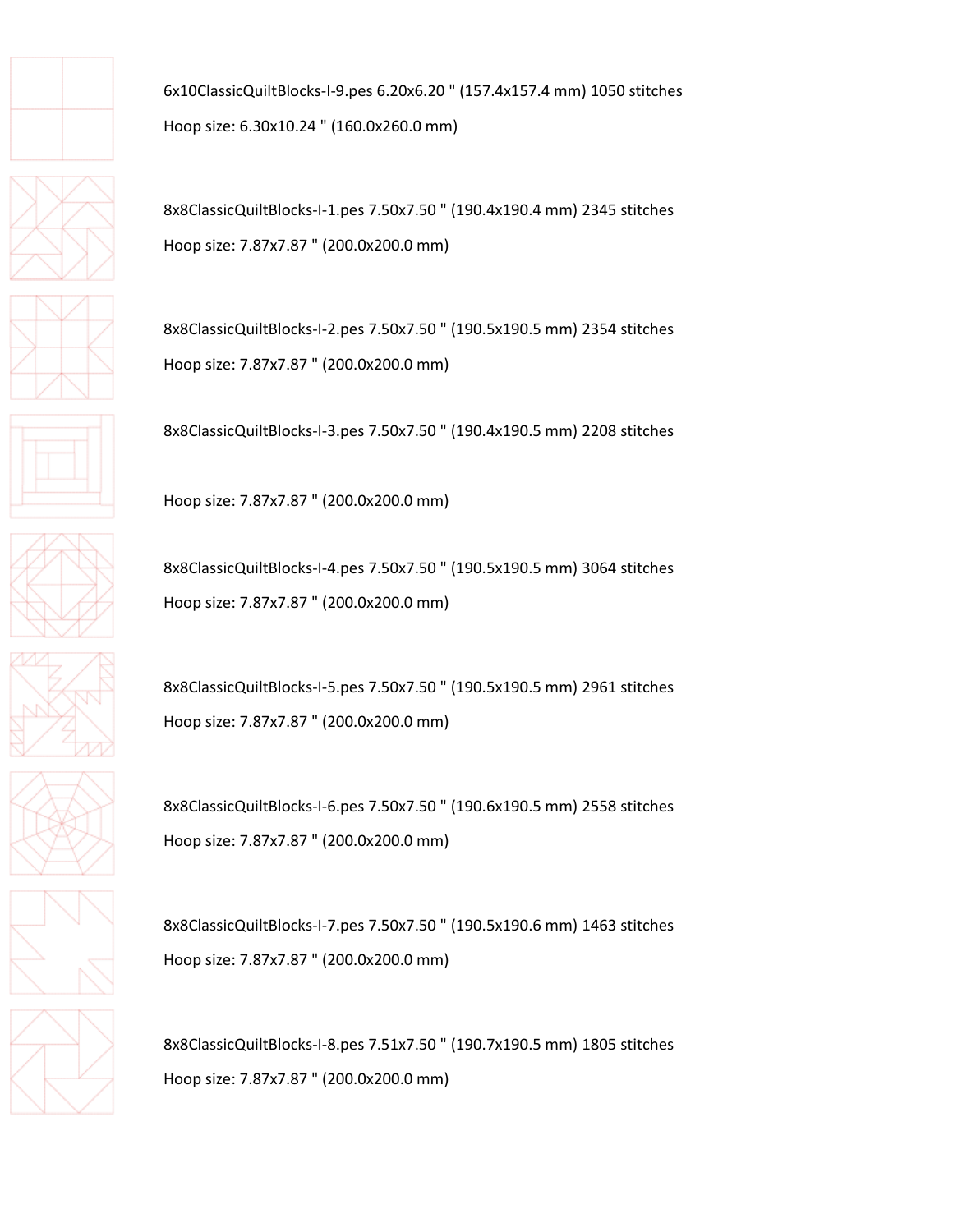

8x8ClassicQuiltBlocks-I-9.pes 7.50x7.50 " (190.5x190.5 mm) 1103 stitches Hoop size: 7.87x7.87 " (200.0x200.0 mm)

9x9ClassicQuiltBlocks-I-1.pes 9.00x9.00 " (228.6x228.6 mm) 2796 stitches Hoop size: 9.45x14.17 " (240.0x360.0 mm)

9x9ClassicQuiltBlocks-I-2.pes 9.00x9.00 " (228.6x228.6 mm) 2800 stitches Hoop size: 9.45x14.17 " (240.0x360.0 mm)

9x9ClassicQuiltBlocks-I-3.pes 9.00x9.00 " (228.6x228.7 mm) 2620 stitches Hoop size: 9.45x14.17 " (240.0x360.0 mm)

9x9ClassicQuiltBlocks-I-4.pes 9.00x9.00 " (228.6x228.6 mm) 3677 stitches Hoop size: 9.45x14.17 " (240.0x360.0 mm)

9x9ClassicQuiltBlocks-I-5.pes 9.00x9.00 " (228.6x228.6 mm) 3534 stitches Hoop size: 9.45x14.17 " (240.0x360.0 mm)

9x9ClassicQuiltBlocks-I-6.pes 9.00x9.00 " (228.6x228.5 mm) 3070 stitches Hoop size: 9.45x14.17 " (240.0x360.0 mm)

9x9ClassicQuiltBlocks-I-7.pes 9.00x9.02 " (228.5x229.0 mm) 1747 stitches Hoop size: 9.45x14.17 " (240.0x360.0 mm)

9x9ClassicQuiltBlocks-I-8.pes 9.01x9.00 " (228.9x228.6 mm) 2168 stitches Hoop size: 9.45x14.17 " (240.0x360.0 mm)